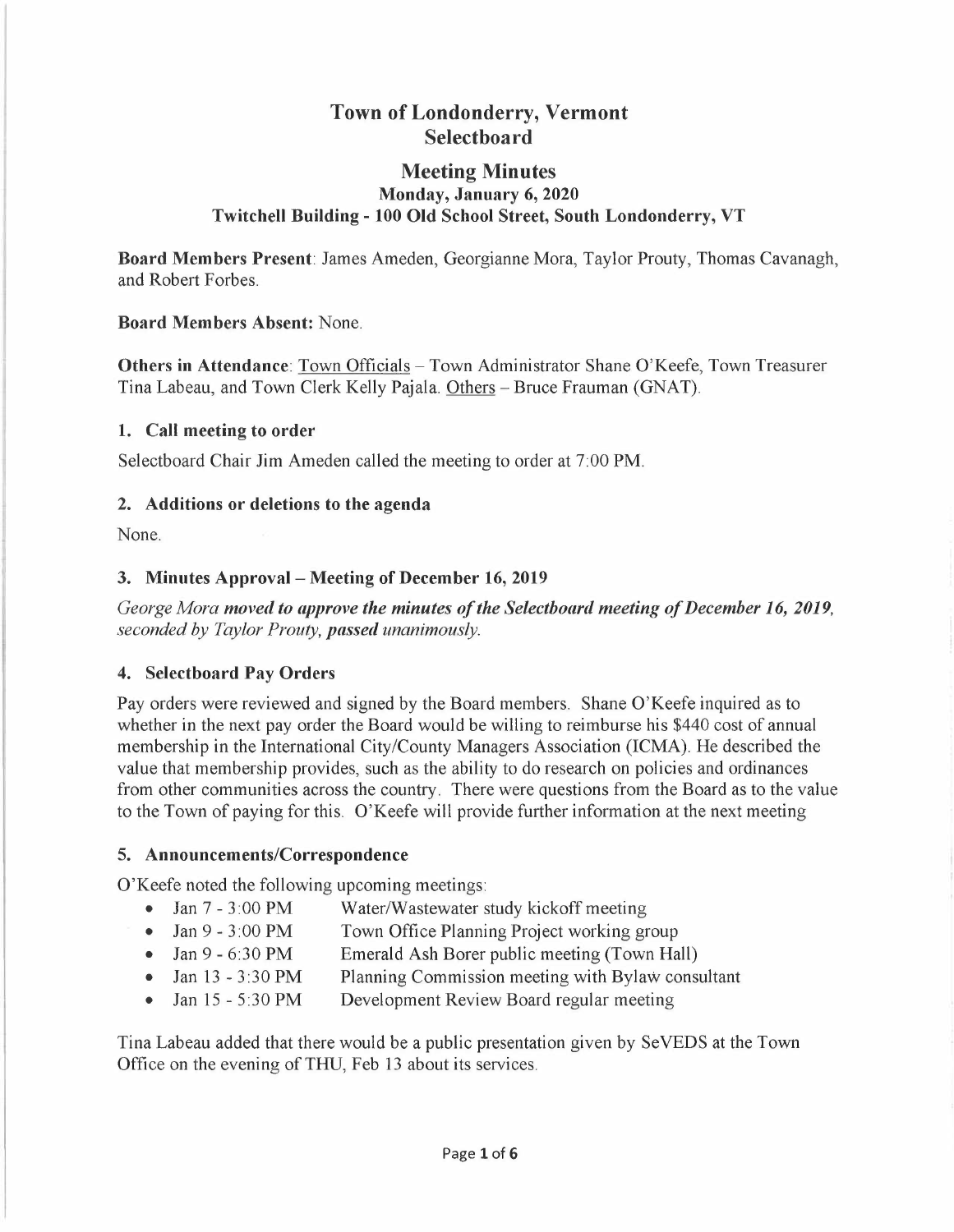Correspondence included in the meeting package was as follows:

- Suit by Emanuel Contos regarding tax deeding of property at 104 Tallwood Circle, received 12/26/2019.
- 2019 Equalization Study Results issued by the Vermont Department of Taxes, dated 12/20/2019. It was noted that the results were excellent and credit is due to the efforts of Sandra Clark and the Board of Listers.
- An application for a special event permit, dated 12/19/2019, from Long Trail Brewing Company for a sapling event at magic Mountain on 3/8/2020.
- A notice from the Vermont Department of Health regarding a training series related to the Town Health Officer position, dated 12/17/2019.
- A letter from Catamount Solar, dated 12/20/2019, providing notice of intent to submit an application for a Certificate of Public Good to the Vermont Department of Public Service, Public Utility Commission to install a net-metered solar facility at property located at 904 Reilly Road.

Kelly Pajala noted that the 2020 Transfer Station permits were now available, and that dogs can also be licensed at any time.

George Mora mentioned that the recent community newsletter mentions absentee ballots and could be clarified to avoid confusion Pajala stated that applications can be filed at any time and that ballots would be available after January 17. She added that if one wants to vote early or absentee a special application is necessary, and that one must declare whether they want either a Democratic or Republican ballot. It does not mean that you are registering for a specific party.

## **6. Visitors and Concerned Citizens**

None.

## 7. **Town Officials Business**

## **a. Town Treasurer - Discussion on local option tax**

Following up from the discussion at the previous meeting, Labeau shared a proposed Town Meeting article that had been vetted by the Vermont League of Cities and Towns. O'Keefe noted that the VLCT had opined that the Board must vote on whether to recommend a Town Meeting article on the local option tax.

*George Mora moved to recommend, pursuant to 24 VSA Section 138(b), that the Voters of the Town of Londonderry vote at the next Town Meeting to assess a local option tax for sales, rooms, meals, and alcoholic beverages, and to include in the Town Meeting warning an article providing for the same, seconded by Tom Cavanaugh, passed unanimously* 

## **b. Town Treasurer - 2021 Budget Review**

Labeau presented to the Board the draft budget for review and discussion. In summary, she stated that the budget requires raising just over \$1.6 million in taxes, and a rough calculation would amount to a tax increase of 7 cents on the municipal rate. She mentioned that a \$100,000 home would see about an additional \$73 of taxes. She spoke about some highlighted budget items, and Ameden asked to review significant increases or changes.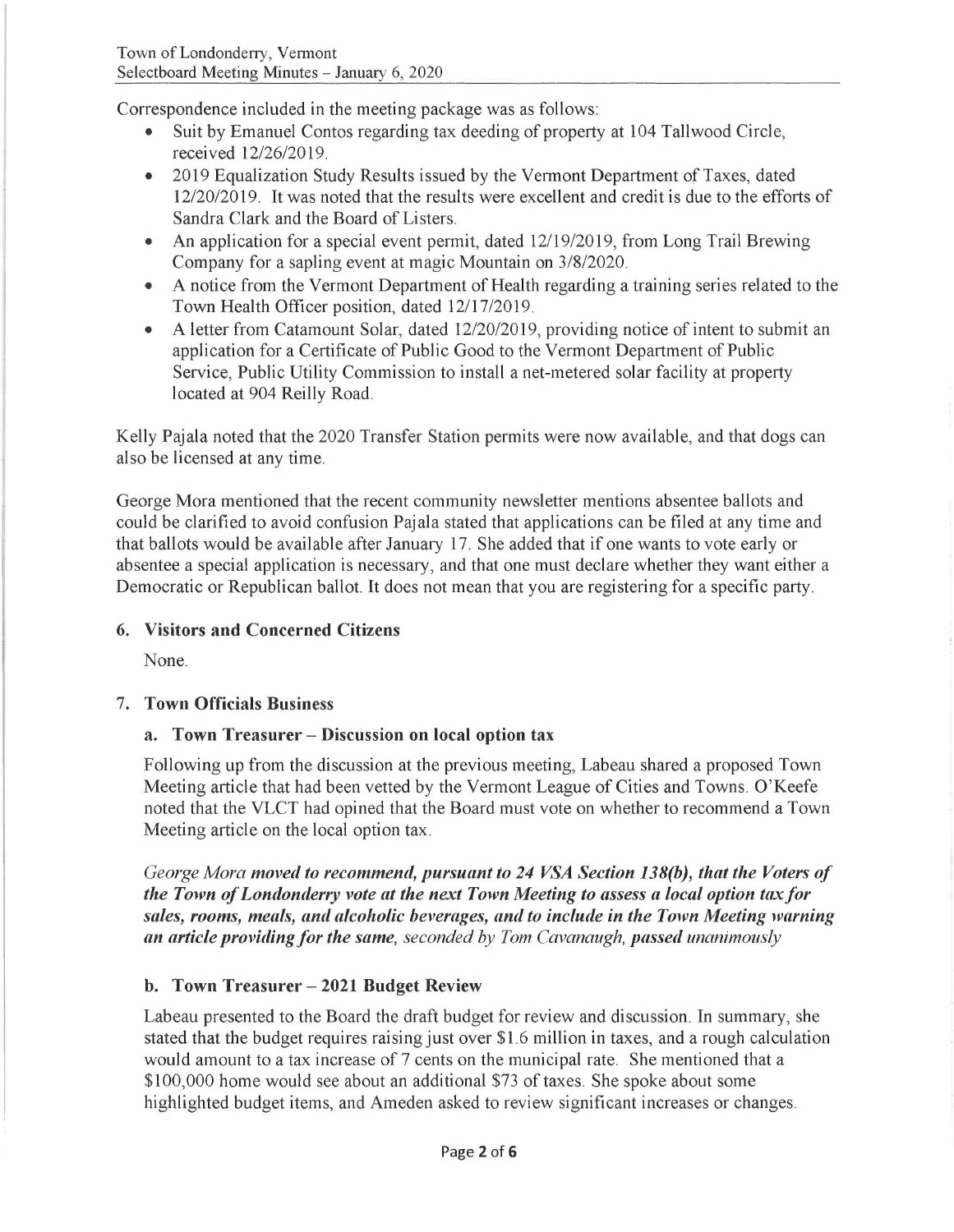The \$30,000 expense for delinquent taxes collection may become income depending on a potential vote on the collection process.

A new \$10,000 expense for a new assessment field inspector will be somewhat offset by reduced salaries elsewhere.

Software costs have increased for NEMRC as previously discussed with the Board. Audit expenses are down as we're going into a partial audit year.

Town Office repairs and maintenance is proposed at \$22,000, but after discussion this figure was agreed to be changed to \$5,000.

Regarding the Transfer Station, due to a change of hauler, hauling charges are estimated to increase by \$95,000, with some offsetting revenue from contributing communities. Ameden raised the matter of the Town being charged by the hauling contractor by weight while we accept trash at the facility by the bag, and that by having scales we could eliminate this disconnect by charging visitors by weight. He stated that there is certainly a loss taken to the facility, particularly with construction and demolition debris. It was noted that there are expenses for personnel, equipment and maintenance with use of scales. It was agreed that over the next year the Town should look into the cost of installing scales. There was discussion about the way that participating towns contribute to the cost of operations of the Transfer Station. Whether population is the best way to do that or by other metrics is not certain. The Board discussed whether to allocate to towns the administrative staff costs related to the Transfer Station. After discussion it was agreed to reduce the hauling fee cost from \$225,000 to \$175,000.

O'Keefe noted that there could be a cost for site mitigation at the septage fields but that is uncertain at this time.

Regarding Town Parks, Pajala discussed a \$10,000 expense for a new lawnmower for the parks, the revenue for which would be from the Riverside Park Fund and not property taxes. While grounds maintenance costs would increase to accommodate groundskeeping efforts by staff (weed-whacking, etc.), the Road Crew would be able to handle the mowing with a new/efficient machine and thereby eliminate the need to contract mowing the parks.

Regarding summer highways, Ameden mentioned that calcium chloride expenses are increased \$12,000 to provide for the proper application mix that will provide long-term maintenance benefits and reduced overall maintenance costs.

The highway equipment budget purchase of \$40,000 is for a new basic 4-door diesel 150 type pickup with plow to replace the 550 vehicle that is on its last legs. There was further discussion about highways trucks and their replacement schedule.

A \$321,000 Highway Department expense for the Derry Woods Road culvert project is offset to some degree by \$235,000 of VTrans grants, \$60,000 of which is not committed. There was discussion about reducing the cost of this project by providing an alternate means of access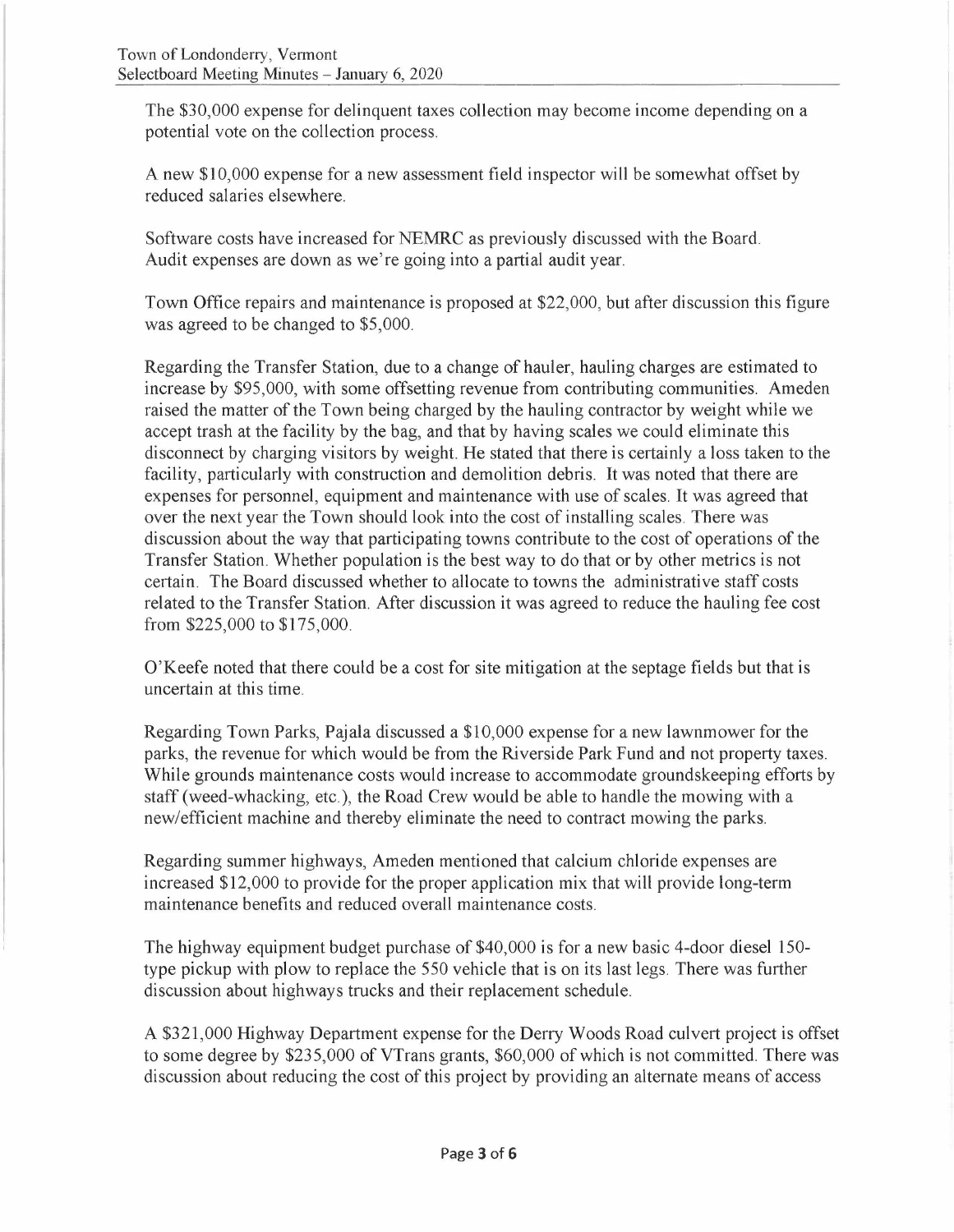to the road by way of Cobble Ridge Road. Past difficulties with this solution were also discussed.

The budget carries a new allocation of \$3,000 for addressing the emerald ash borer infestation. There was discussion about the establishment of a capital reserve fund for this effort.

Regarding the cost of policing, the proposed Town Meeting warning currently shows a \$15,000 expense for the Vermont State Police contract. Labeau noted that we have only received three bills from the VSP since July, but that we are receiving increased income from fines this year. There was discussion about reducing and even elimination this expense. It was decided to change the warning article to seek \$5,000 of funding from the Voters.

O'Keefe raised the idea of separating his position, with the Board hiring a Zoning Administrator who could also serve as Health officer. He provided to the Board a breakout of expenses related to this proposal. The difference in overall cost in the FY2021 budget would amount to \$26,800 for a 20 hour/week position earning \$25/hour. The existing assistant position is not addressed in this proposal, which amounts to \$17,000 to \$18,000 cost per year. There was discussion about past Zoning Administrators and both hours and pay. The ability to get someone to work only 20 hours per week was questioned. O'Keefe will return with different iterations of scenarios on this proposal.

#### **8. Transfer Station**

#### **a. Updates**

Tom Cavanagh mentioned that the new part-time Sunday employee was working out well.

#### **9. Roads and Bridges**

#### **a. Updates**

Ameden noted the following usage for the month of December 2019: Salt - 439 tons Sand - 1,382 yards Vehicle Fuel - Not available<br>Heating fuel (gallons): Town Garage 190, Town office 200, Transfer Stat Town Garage 190, Town office 200, Transfer Station 95

Use of salt and sand was discussed. Ameden mentioned that he and Labeau had discussed tracking usage, and Labeau will begin to establish a spreadsheet of salt and sand use, and add information on weather to help with assessment going forward.

Ameden mentioned that the staff was getting along well even with the wear and tear from the recent unpredictable, inconsistent storms. And the equipment is holding up well, and there have been few complaints from the community.

#### **10. Old Business**

#### **a. Use of the Town Offices as a FEMA operations center during an emergency**

The Board reviewed a letter from the Emergency Management Director of the Vermont Department of Health regarding communities throughout the state willing to accommodate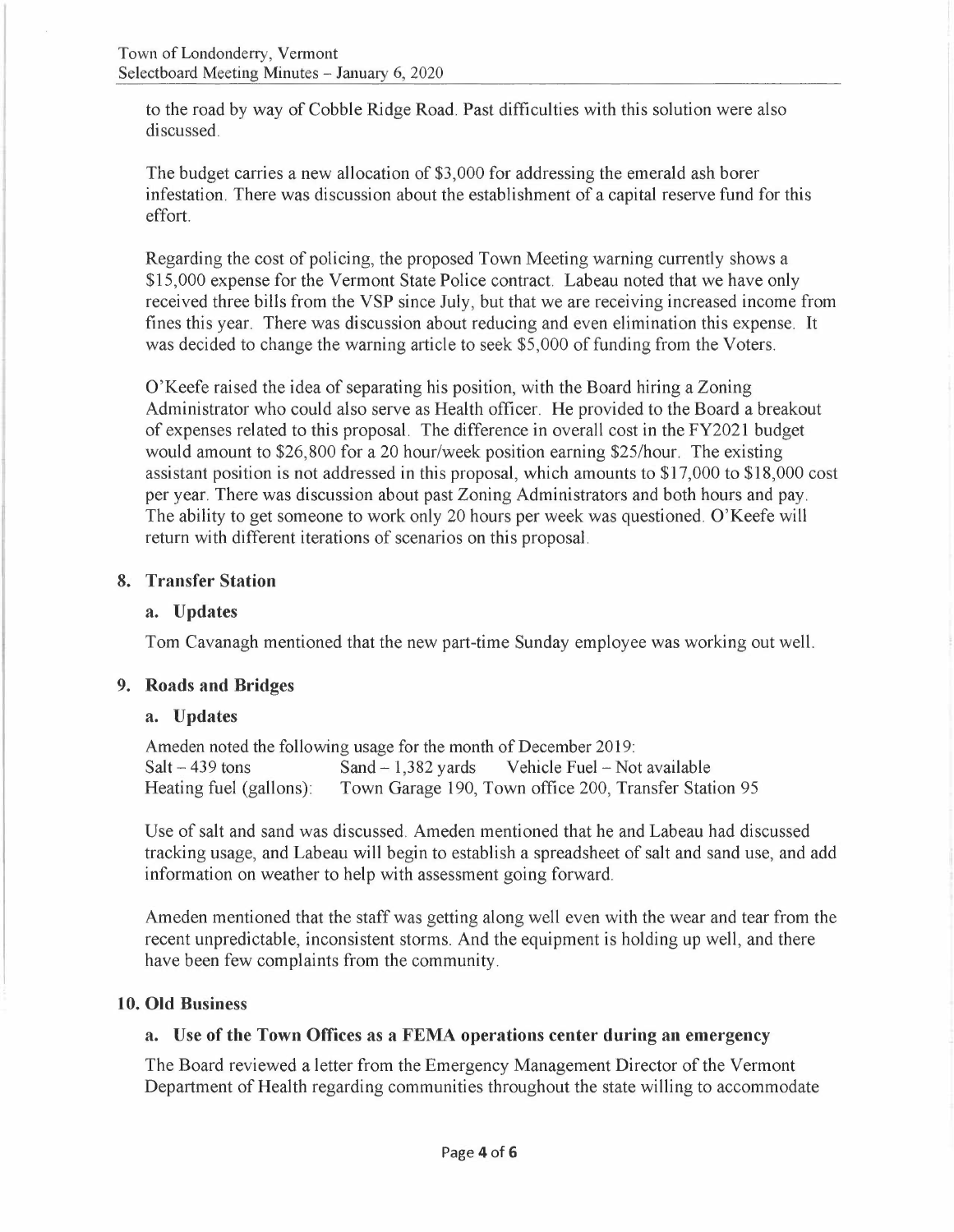FEMA in times of emergency. It was noted that the Board had acted on this same matter on 1/7/2019.

*George Mora moved to offer the use of the Town Office to FEMAfor emergency response purposes in emergency situations, seconded by Bob For bes, passed unanimously* 

## **b. Water/Wastewater study-Planning Advance Agreement with Vermont ANR-DEC**

O'Keefe recalled that this project is being funded at \$32,000 entirely by the State of Vermont Department of Environmental Conservation and that the Town would only have to pay it back if it decides to move forward with a construction project recommended by the study. The project steering committee is holding a kickoff meeting the following day with the consultant.

*Bob Forbes moved to authorize the Town Administrator to sign the Engineering Planning Advance Agreement with the Vermont Department of Environmental Conservation for the Community Water/Wastewater study on behalf of the Town, seconded by George Mora, passed unanimously* 

## **11. New Business**

## **a. Review draft Town Meeting Warning**

Labeau presented and the Board reviewed the first draft of the Town meeting Warning. Of significance were articles on the cost of policing, which has been dropped to \$5,000 earlier in the meeting, the appropriations to community organizations, and the establishment of  $1\%$ local option taxes.

Pajala mentioned that the deadline for petitions is January 16. The proposed final Town Meeting Warning will be presented to the for approval on the January 20 regular meeting.

## **b. Discuss candidates night**

The Board discussed when to hold the yearly candidates night. Labeau suggested doing t on the evening of a Selectboard meeting. It was agreed to hold the candidates night for 6:00 **PM**  on February 17, before the Selectboard.

Pajala is offering to conduct some training for elections officials, particularly for the presidential primary.

## **c. Discuss Delinquent Tax Collector position [17 VSA 2646(9)** & **2651d(a)]**

Labeau mentioned that Joan Dayton will not be running for the Collector of Delinquent Taxes and that it may be a good opportunity to bring this responsibility into the Town Office by Selectboard appointment. This would allow for all collection proceeds to be considered revenue and not paid out to the elected collector.

It was explained that on the Town Meeting Warning, an article to have the position of Collector of Delinquent Taxes become an appointed position would come before the article